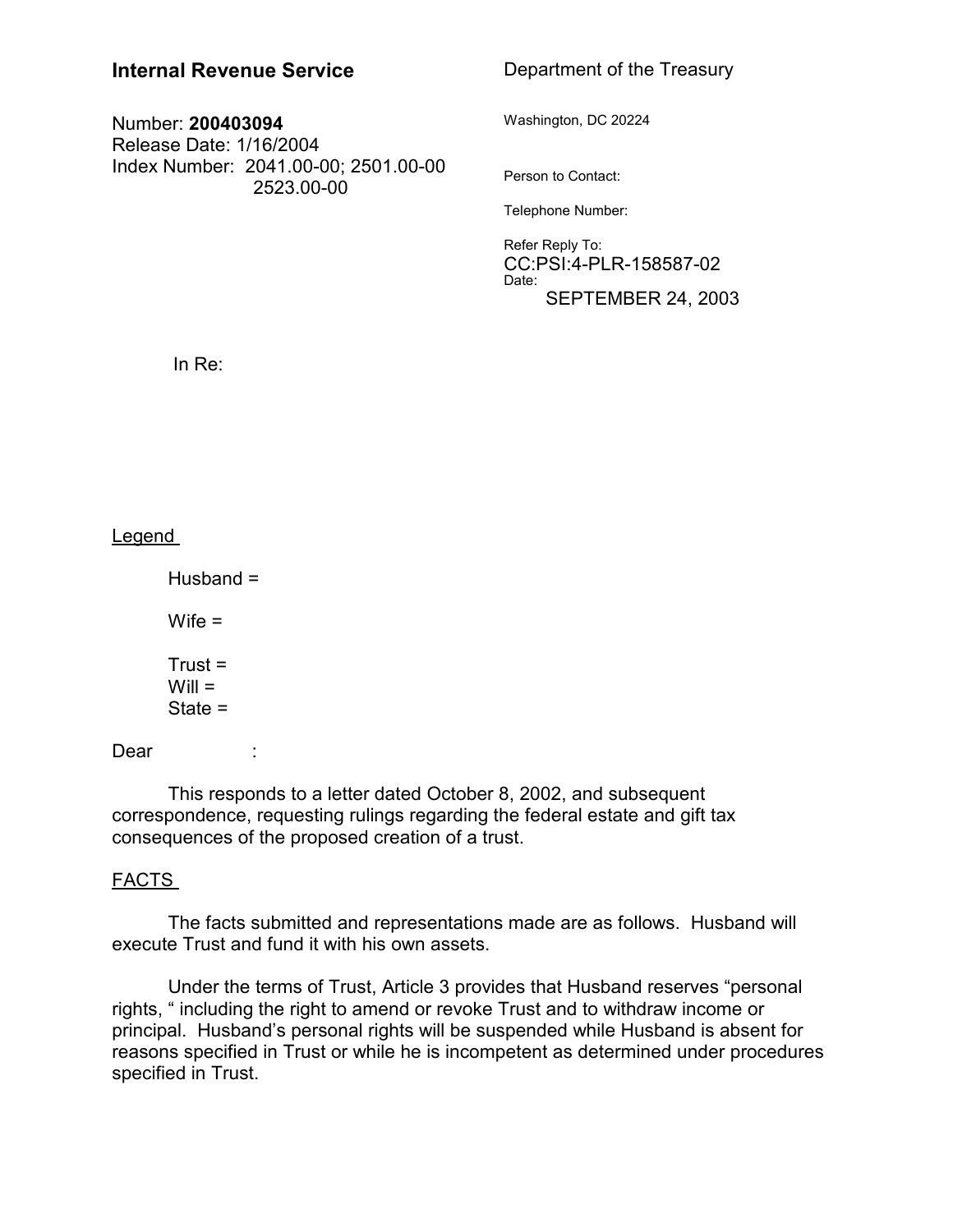If these personal rights are suspended, the trustees are authorized to make gifts from Trust to Wife and descendants or to trusts primarily for their benefit, but not in excess of the exclusion amounts under § 2503 of the Internal Revenue Code. If an individual eligible to receive gifts is acting as trustee, the aggregate gifts to that individual in any calendar year cannot exceed the greater of \$5,000 or 5% of the aggregate value of the trust estate.

During Husband's life, the trustees will pay to Husband any income or principal they deem necessary or advisable for his best interests. If Husband's personal rights are suspended, the trustees will also pay any income or principal the trustees deem necessary or advisable for the health, education, support, and maintenance of Husband's descendants and of Wife.

Article 4.5 provides:

At my wife's death, if I am still living, I give to my wife a testamentary general power of appointment, exercisable alone and in all events to appoint part of the assets of the Trust Estate, having a value equal to (i) the amount of my wife's remaining applicable exclusion amount less (ii) the value of my wife's taxable estate determined by excluding the amount of those assets subject to this power, free of trust to my deceased wife's estate or to or for the benefit of one or more persons or entities, in such proportions, outright, in trust, or otherwise as my wife may direct in her Will.

The trust assets distributed in satisfaction of Wife's exercise of this power will be selected by the trustee and valued as of Wife's date of death.

Trust further provides that, at Husband's death, if Wife survives Husband, after the payment of taxes, administration expenses, and other costs, the trustees will distribute to Wife as the "marital gift" a fraction (determined under a formula) of the residue of Trust. The balance of the residue will be held as Husband's Family Trust. Any portion of the marital gift that Wife disclaims will be held as part of Husband's Family Trust. If Wife does not survive Husband, the entire residue will be held as Husband's Family Trust.

During Wife's life, Wife will receive any of the income and principal of Husband's Family Trust that the trustees in their discretion deem necessary or advisable for her health, education, support, and maintenance. The trustees may also pay any income and principal they deem necessary or advisable for the health, education, support, and maintenance of Husband's descendants. If Husband's Family Trust holds Husband's residence, Wife will have the exclusive use of that residence for life or until the trustees determine that the residence is no longer needed for such purpose. No rent or other costs will be charged to Wife, and the trustees will pay all of the expenses of maintaining the residence. The trustees may not sell the residence without Wife's consent unless she is disabled. If the residence is sold, the trustees may purchase or build a replacement residence which will be subject to the provisions applicable to the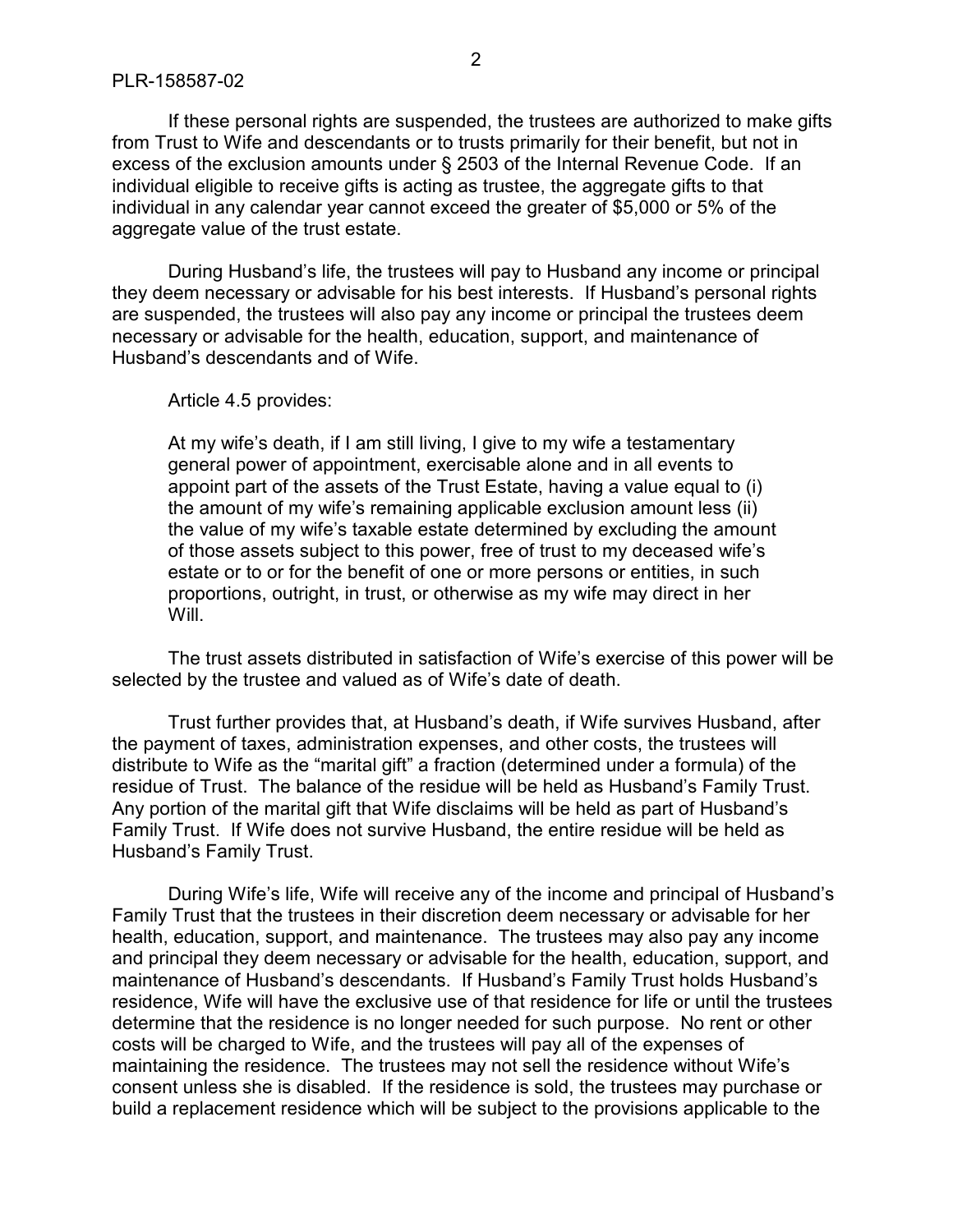residence that was sold.

Wife is granted a testamentary special power to appoint the assets of Husband's Family Trust remaining at Wife's death to any of Husband's descendants. Upon the death of the survivor of Wife and Husband, any assets of Husband's Family Trust that Wife does not appoint will be distributed to Husband's then living descendants, per stirpes, or one-half to Wife's heirs and one-half to Husband's heirs determined under State law as if Wife and Husband had each died on that date as residents of State.

Husband is named as the trustee of all trusts to be established under Trust until his death or disability with two individuals named as successors.

Wife plans to execute Will. Article 2.1 of Will makes gifts of Wife's tangible personality.

Article 2.2 of Will provides:

I exercise in favor of my estate the power of appointment given to me by Section 4.5 of the Trust created by [Husband] dated [ ], and direct that assets having a value equal to (i) the amount of my remaining applicable exclusion amount less (ii) the value of my taxable estate, determined by excluding the amount of those assets subject to this power, be distributed to my estate as soon after my death as possible.

Article 2.3 of Will provides that if Husband survives Wife, Husband will receive a fraction of Wife's residuary estate, after the payment of estate taxes, debts, and expenses, determined as follows:

The numerator of the fraction will be the smallest pecuniary amount that, if given outright to [Husband], would eliminate or reduce to the lowest possible sum the state and federal estate tax liability of [Wife's] estate. This amount will be calculated by taking into account [Wife's] applicable exclusion amount and all other tax credits, deductions, and other preferences allowed to [Wife's] estate.

The balance of the residuary estate will be held as a separate trust (Wife's Family Trust). If Husband does not survive Wife, the entire residuary estate will be held as the Family Trust. Under Article 3 of Will, any part of the gift to Husband that he disclaims will become part of Wife's Family Trust.

Article 4.1 of Will provides that, during Husband's life, Husband will receive any of the income and principal of Wife's Family Trust that the trustees deem necessary or advisable for his health, education, support, and maintenance. The trustees may also pay any income and principal they deem necessary or advisable for the health, education, support, and maintenance of Husband's descendants. If Wife's Family Trust holds Wife's residence, Husband will have the exclusive use of that residence for life or until the trustees determine that the residence is no longer needed for such purpose.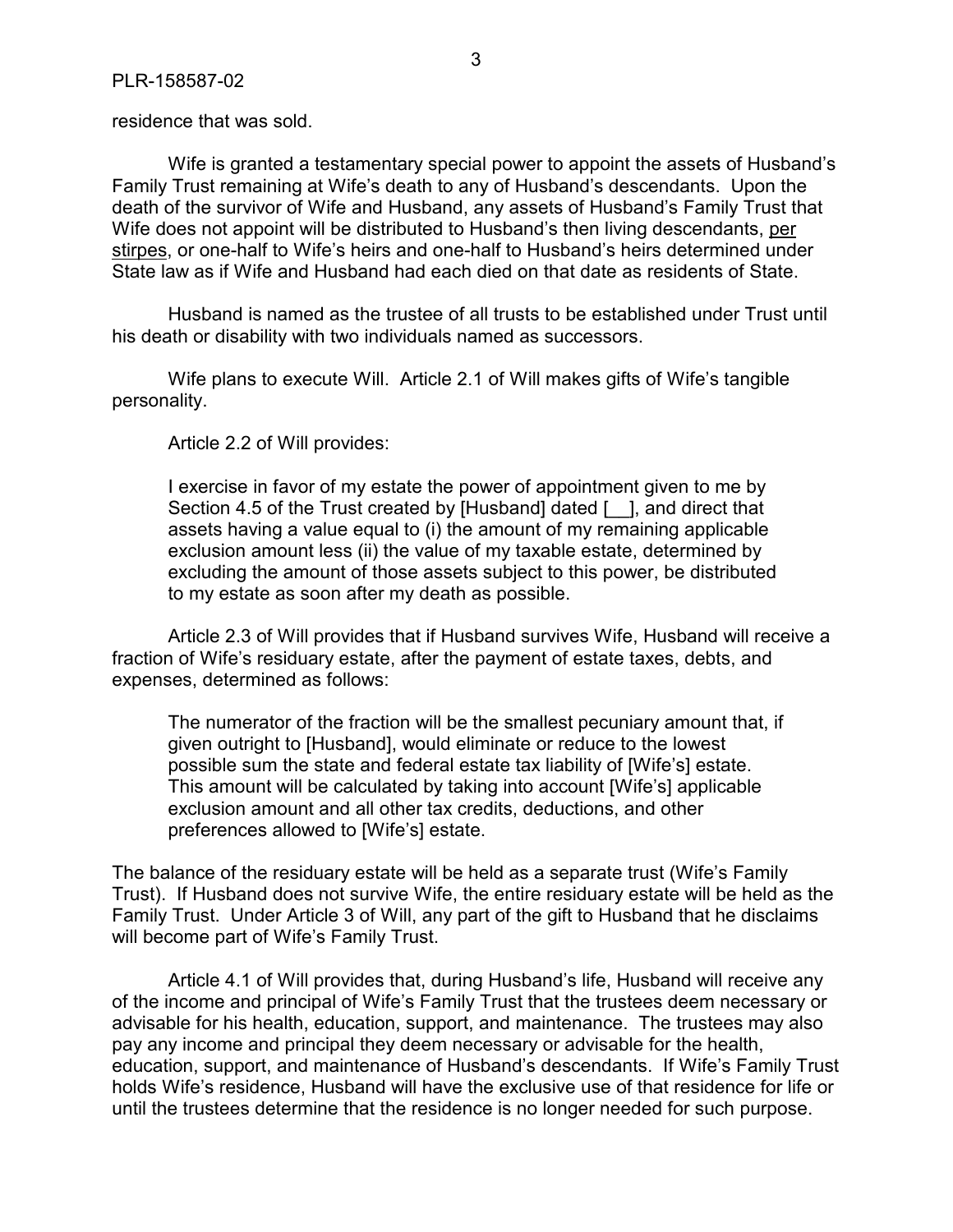### PLR-158587-02

No rent or other costs will be charged to Husband, and the trustees will pay all of the expenses of maintaining the residence. The trustees may not sell the residence without Husband's consent unless he is disabled. If the residence is sold, the trustees may purchase or build a replacement residence to which the provisions of article 4.1 will apply.

Under article 4.1(d), Husband is granted a testamentary special power to appoint the assets of Wife's Family Trust remaining at his death to any of his descendants.

 Under article 4.2, upon the death of the survivor of Wife and Husband, any assets of Wife's Family Trust that Husband does not appoint will be distributed to Wife's then living descendants, per stirpes, or one-half to Wife's heirs and one-half to Husband's heirs determined under State law as if Wife and Husband had each died on that date as residents of State.

Husband is named as the trustee of all trusts to be established under Will with two individuals named as successors.

You have requested the following rulings:

1. On the death of Wife during Husband's lifetime, if Wife exercises the power of appointment granted her under article 4.5 of Trust, Husband will be treated as making a gift that qualifies for the federal gift tax marital deduction to Wife with respect to that portion of Trust appointed by Wife.

2. If Wife predeceases Husband, of the assets in Trust, the value of Trust assets over which Wife holds a power of appointment under article 4.5 of Trust will be included in Wife's gross estate.

3. Any assets that originated in Trust and that pass to or from Wife's Family Trust established under Will will not constitute a gift from Husband to the other beneficiaries of Wife's Family Trust.

4. Any assets that originated in Trust and that pass to Wife's Family Trust established under Will will not be included in Husband's gross estate.

### LAW AND ANALYSIS

Section 2001(a) of the Internal Revenue Code imposes a tax on the transfer of the taxable estate of every decedent who is a citizen or resident of the United States.

Section 2033 provides that the value of the gross estate shall include the value of all property to the extent of the interest therein of the decedent at the time of his death.

Under section 2036(a), the value of the gross estate includes the value of all property to the extent of any interest in the property which the decedent has transferred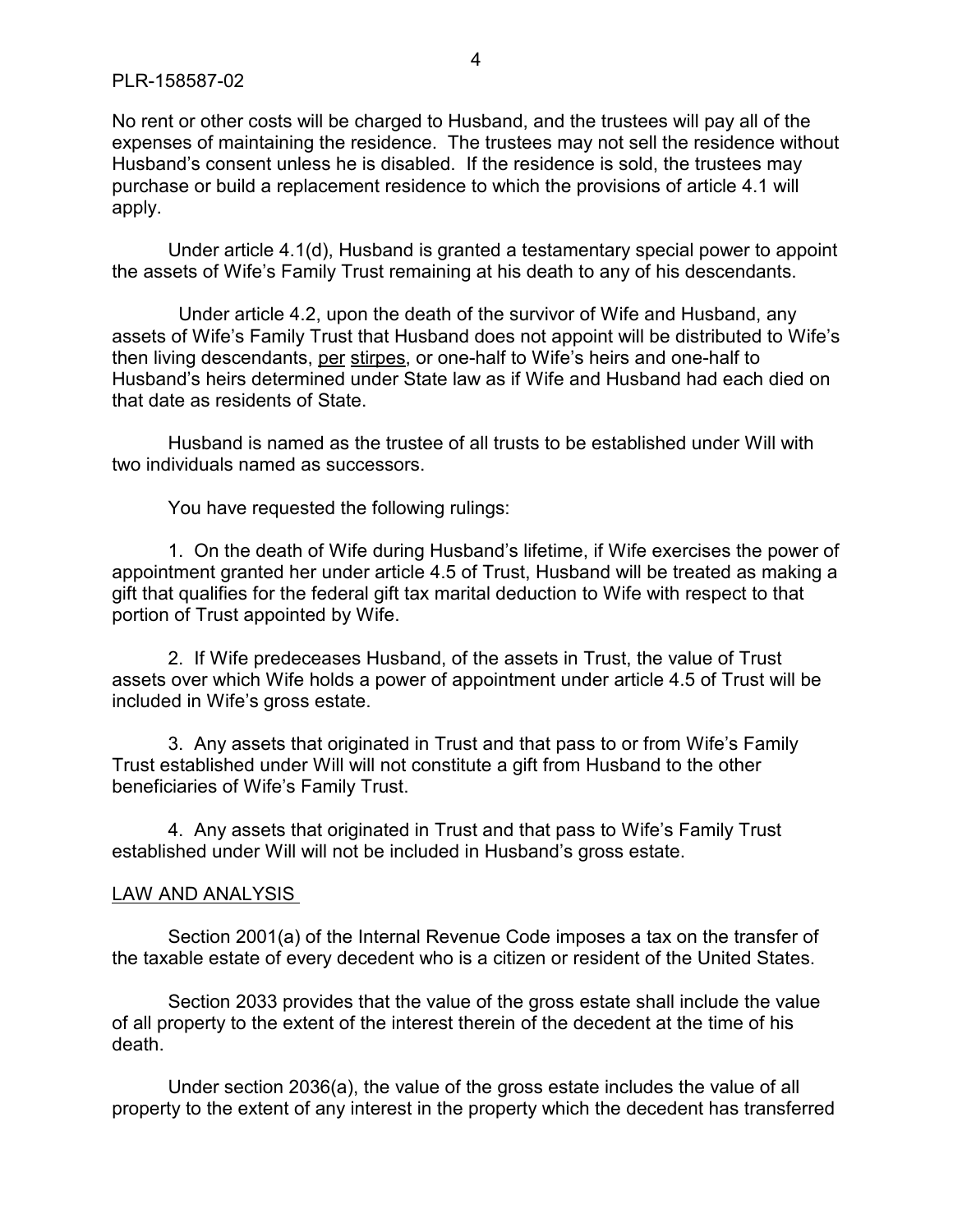without receiving adequate and full consideration in money or money's worth, by trust or otherwise, retaining for life either (1) the possession or enjoyment of, or the right to income from, the property, or (2) the right, either alone or in conjunction with any person, to designate the persons who shall possess or enjoy the property or the income therefrom.

Section 2038(a) provides that the value of the gross estate includes the value of all property of which the decedent has at any time made a transfer (except where there has been a bona fide sale for adequate and full consideration in money or money's worth), by trust or otherwise, where the enjoyment thereof was subject at the date of death to any change through the exercise of a power by the decedent to alter, amend, revoke, or terminate the interest in the property, or where the decedent relinquished this power within the three-year period ending on the date of the decedent's death.

Section 2041(a)(2) provides for the inclusion in the gross estate of any property over which the decedent possesses, at the time of his death, a general power of appointment created after October 21, 1942.

Section 2041(b)(1) provides that the term "general power of appointment" means a power that is exercisable in favor of the decedent, the decedent's estate, the decedent's creditors, or the creditors of the decedent's estate, except that a power to consume property for the benefit of the decedent that is limited by an ascertainable standard relating to health, education, support, or maintenance of the decedent is not deemed a general power of appointment.

Section 20.2041-1(b)(2) of the Estate Tax Regulations provides that the term power of appointment does not include powers reserved by the decedent to himself within the concepts of §§ 2036 to 2038.

Section 20.2041-1(c)(1) provides that a power of appointment is not a general power if by its terms it is either (a) exercisable only in favor of one or more designated persons or classes other than the decedent or his creditors, or the decedent's estate or the creditors of his estate, or (b) expressly not exercisable in favor of the decedent or his creditors, or the decedent's estate, or the creditors of his estate.

Section 2501 imposes a tax for each calendar year on the transfer of property by gift during such calendar year by any individual, resident or nonresident.

Section 25.2511-2(b) of the Gift Tax Regulations provides that as to any property, or part therein, of which the donor has so parted with dominion and control as to leave in him no power to change its disposition, whether for his own benefit or for the benefit of another, the gift is complete. Section 25.2511-2(c) provides that a gift is incomplete in every instance in which a donor reserves the power to revest the beneficial title to the property to himself or herself.

Section 2523 provides that where a donor transfers during the calendar year by gift an interest in property to a donee who at the time of the gift is the donor's spouse,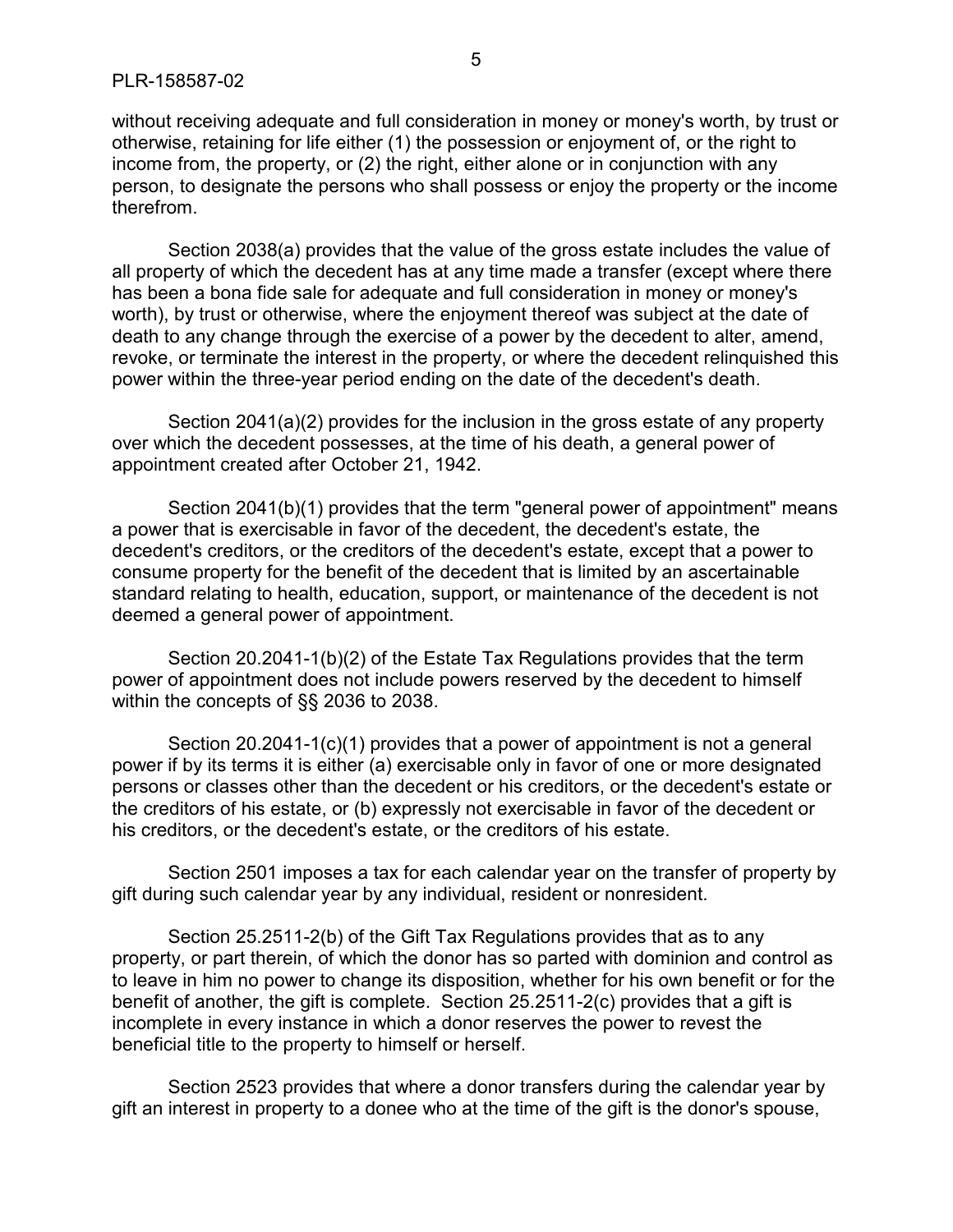there shall be allowed as a deduction in computing taxable gifts for the calendar year an amount with respect to such interest equal to its value.

#### Rulings  $#1$  and  $#2$ :

Husband proposes to execute Trust and transfer to it property held in Husband's separate name. Husband will retain the power to amend or revoke Trust and to withdraw assets from Trust (unless these powers are suspended due to Husband's incapacity or absence under limited circumstances) until his death. Thus, under § 25.2511-1(c), Husband's initial contribution of assets to Trust will not be a completed gift, because he will retain the right to withdraw assets and to revoke his transfer and revest title in himself.

Under article 4.5 of Trust, if Wife predeceases Husband, at her death Wife will possess a testamentary general power to appoint to Wife's estate or to or for the benefit of one or more persons or entities, Trust assets equal in value to Wife's remaining applicable exclusion amount less the value of Wife's taxable estate determined as if she did not possess this power. Accordingly, we conclude that, if Wife predeceases Husband, the value of Trust assets over which Wife holds a power of appointment under article 4.5 of Trust will be included in Wife's gross estate.

Further, on the death of Wife during Husband's lifetime, if Wife exercises that power of appointment, Husband is treated as relinquishing his dominion and control over the property subject to that power of appointment. Accordingly, on the death of Wife during Husband's lifetime, if Wife exercises the power of appointment granted her under article 4.5 of Trust, Husband will make a completed gift under § 2501. Husband's gift will qualify for the federal gift tax marital deduction under § 2523.

#### Rulings #3 and #4:

Wife plans to execute Will, in which, if she predeceases Husband, she will exercise to the fullest extent the power granted under article 4.5 of Trust. Under the terms of Will, if Husband survives Wife, he will receive an outright payment of a fractional share of her residuary estate. The balance of the residuary estate will be held in Wife's Family Trust. The trustee will pay to Husband and to Husband's descendants any amount of income and principal of Wife's Family Trust that the trustees deem necessary or advisable for the health, education, support, and maintenance of Husband and his descendants. Further, if the trust holds Wife's residence, during his life, Husband will have the exclusive use of that residence, and Wife's Family Trust will pay all costs associated with that use. Husband is named as the initial trustee of Wife's Family Trust. Husband will have a testamentary special power to appoint the assets of Wife's Family Trust among his then living descendants. Any assets that he fails to appoint will be distributed to Wife's then living descendants, per stirpes, or one-half to Wife's heirs and one-half to Husband's heirs determined under State law as if Wife and Husband had each died on that date as residents of State.

Husband will be treated as making a completed gift to Wife of that portion of